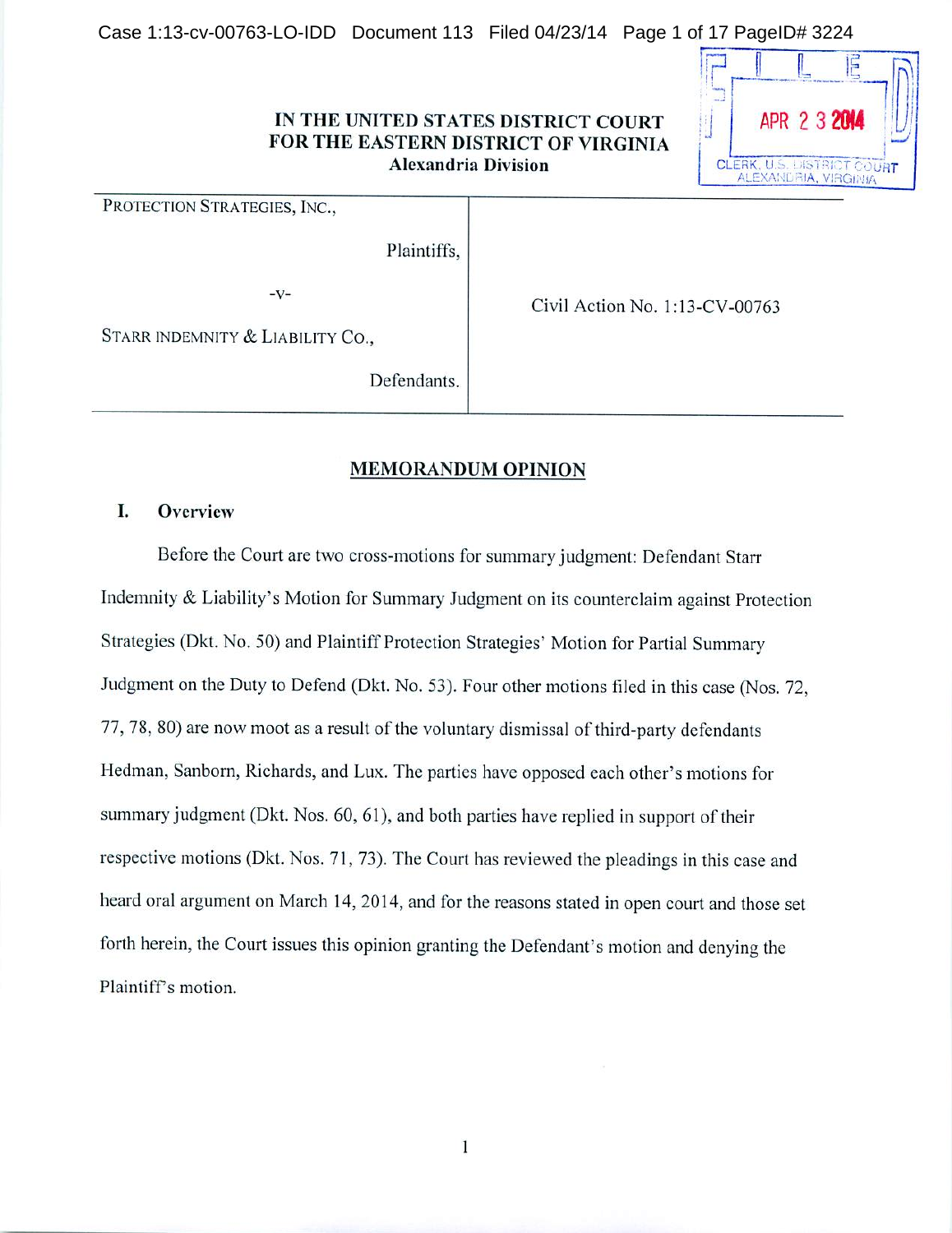#### II. **Background**

Plaintiff Protection Strategies, Incorporated ("PSI") is a global security management and consulting company. In February 2011, PSI purchased a one-year "Resolute Portfolio for Private Companies" insurance policy from Defendant Starr Indemnity & Liability Company ("Starr") to protect itself and its officers from various liabilities and claims, and the cost of litigating and defending those claims ("the 2011 Policy"). The 2011 policy covered all Claims made between February 6, 2011 and February 6, 2012. PSI purchased a renewal of that policy (with several alterations) in February 2012, which provided PSI coverage for Claims made between February 6, 2012 and February 6, 2013 ("the 2012 Policy").

The Directors & Officers Liability ("D & O") Coverage section of the policies provided PSI with coverage for three major categories of losses: (1) Losses incurred by an "Insured Person" (i.e. an executive or employee of the company) in response to a Claim against that person, (2) Losses incurred by the "Insured" (i.e. PSI itself) to indemnify Insured Persons against Claims, and (3) Losses incurred by the Insured arising from Claims against the Insured itself. In this case, PSI's defense costs implicate categories (2) and (3), because PSI has sought coverage for indemnification of its Officers as well as defense costs for its own defense.

On January 30 and 31, 2012, PSI received a subpoena from the NASA Office of the Inspector General ("NASA OIG") and a search and seizure warrant issued by the United States District Court for the Eastern District of Virginia (Dkt. Nos. 51-4, 51-5). The warrant specifically stated that the government was seeking evidence of "violations of 18 U.S.C. §§ 287 (false claims), 371 (conspiracy), 1001 (false statements), 1031 (major government fraud), 1341 (mail fraud), 1343 (wire fraud), and 1349 (conspiracy), as well as 15 U.S.C.  $\S$  645 (false statements to the Small Business Administration)." On February 1, 2012, NASA OIG executed a search of

 $\overline{2}$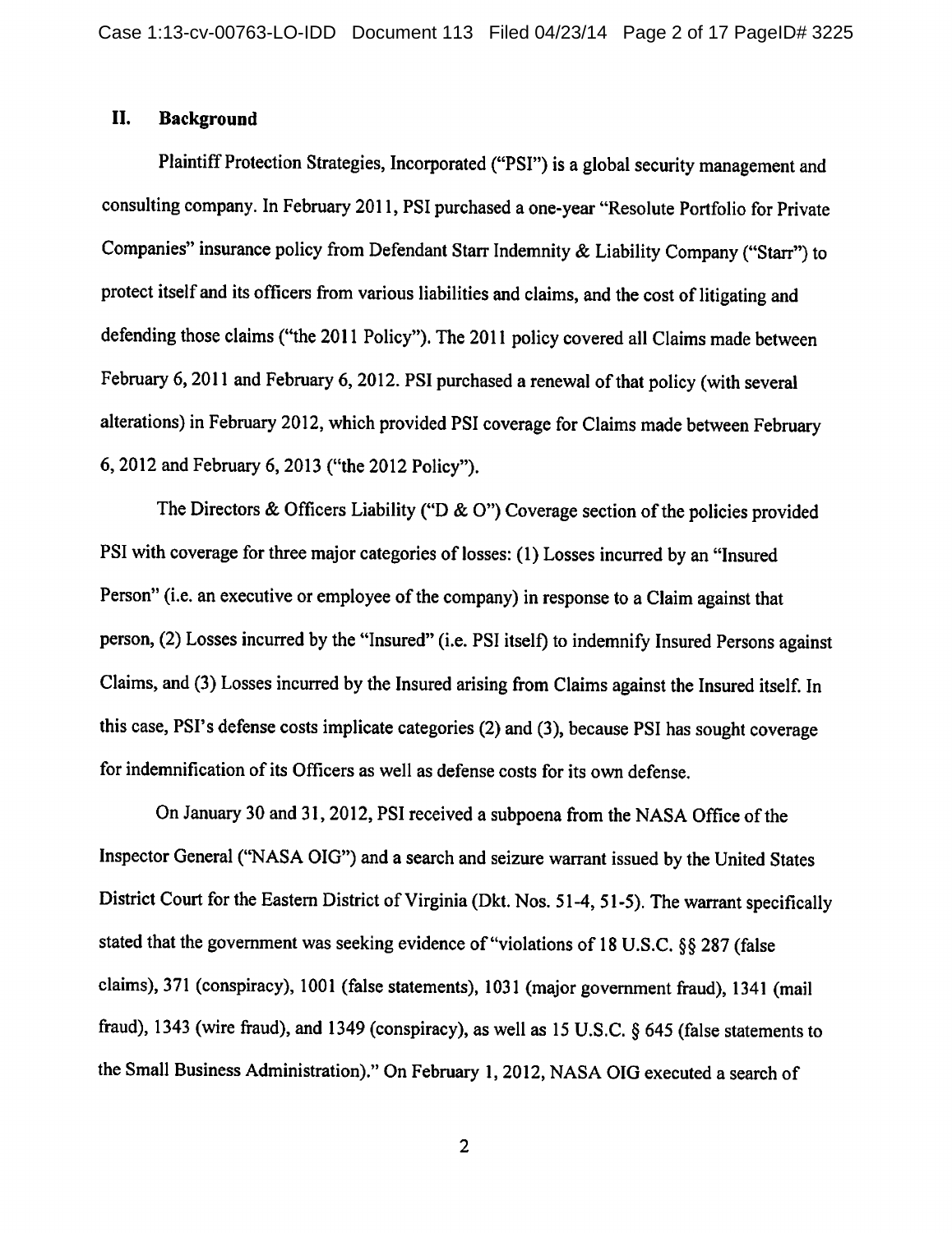PSI's headquarters in Arlington, Virginia, seizing hundreds of boxes of records, hard drives, and other files. In addition to the company itself, several of PSI's current and former officers were informed that they were also individually targets of the NASA OIG investigation. On February 10, 2012, PSI sent notice of the NASA OIG investigation directly to Starr's underwriter. Starr's underwriter acknowledged receipt, but directed PSI to send notice of its claim to LVL Claims Services ("LVL"), Starr's claims handler, per the instructions in the policy. Two weeks later, PSI forwarded notice of its claim to LVL.<sup>1</sup> Starr sent PSI a reservation of rights letter and began reimbursing PSI for the defense costs PSI incurred indemnifying its officers.

On June 14, 2012, PSI received a letter from the United States Attorney for the Eastern District of Virginia indicating that, along with the Department of Justice, it was investigating PSI for purposes of civil liability in connection with PSI's participation in the Small Business Administration Section 8(a) program. PSI informed Starr of this development.

The individual PSI officers being investigated, which both parties agree are "Insured Persons" under the policy, have each been represented by separate counsel throughout the investigation. PSI retained the law firm Dickstein Shapiro to represent the company itself and to coordinate its overall response to the investigations. Starr initially took the position that the investigation did not constitute a "Claim" with respect to PSI itself, because it did not meet the definition of Claim in Paragraph 2 of the D & O Liability Coverage Section. However, this Court's September 10 Order (Dkt. No. 29) confirmed that the search warrant and subpoena did create a "Claim" against PSI even in the absence of formal criminal prosecution, and Starr has since complied by reimbursing PSI for its defense costs. As of the date of Starr's counterclaim,

<sup>&</sup>lt;sup>1</sup> The Court finds that while the insurance agreement did require PSI to give notice of a claim to LVL Claims Services (and not directly to Starr), see 2011 Policy "General Terms"  $\sqrt{9}$  5 & Declaration 9, Starr's obligation to pay PSI's defense costs was nonetheless triggered on February 10, 2012 when they had actual notice of a claim. However, because this Court also finds that Starr is entitled to recoupment of the defense costs it advanced to PSI. this finding does not result in Starr owing any further defense costs to PSI.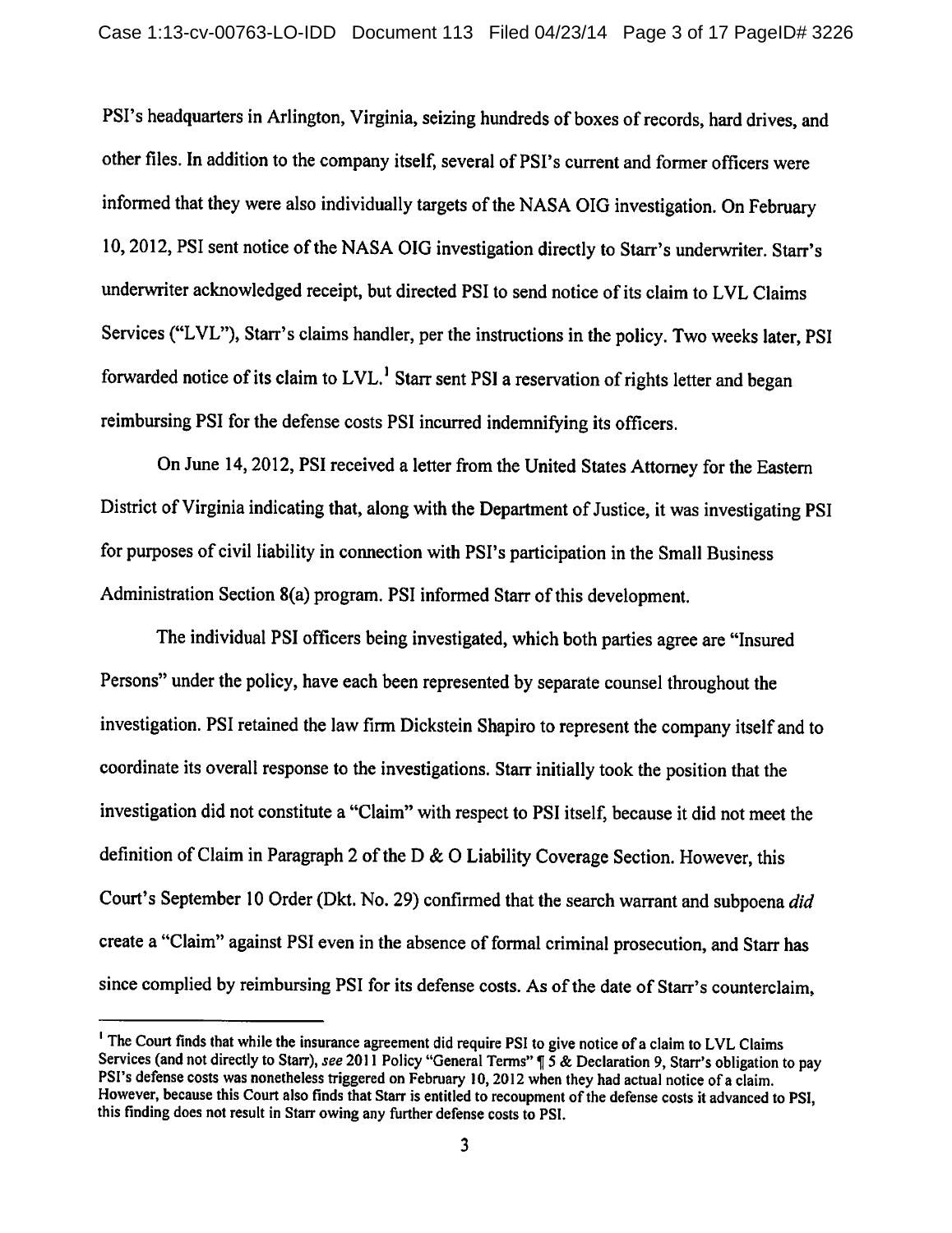Starr had advanced over \$670,000 to PSI for defense costs incurred by PSI itself, and by its Officers Hedman, Lux, Richards, and Sanborn.

The investigation of PSI and its Officers continued through 2012 and in 2013, four of PSI's Officers entered plea agreements in the Eastern District of Virginia to crimes including maior fraud against the United States, conspiracy to commit fraud, and bribery in connection with PSI's violations of the SBA Section 8(a) program. PSI's former CEO Keith Hedman entered a plea agreement in March 2013 to a two-count criminal information of major fraud against the United States and conspiracy to commit bribery in violation of 18 U.S.C. §§ 1031 & 371, which became final at his sentencing on June 25, 2013. His plea stated that along with others at PSI, Hedman created a shell company ("Company B") to obtain Section 8(a) certification and win contracts that PSI would not otherwise have qualified for. Hedman admitted that Company B received over \$31 million in U.S. government contracts as a result of the scheme, with over \$5 million of those funds flowing to PSI. Each PSI Officer's guilty plea stipulated that the Officer knowingly and willfully took actions in furtherance of this fraud from approximately 2003 until the investigation began in 2012.

Although the parties debate when Starr became aware of the guilty pleas, on September 27, 2013 Starr filed a motion for leave to amend and to file a supplemental response to PSI's complaint (Dkt. No. 31). The motion was opposed by PSI but was granted by Judge Davis on November 1, 2013. On November 4, 2013 Starr filed its amended answer and complaint/thirdparty complaint, seeking a declaratory judgment against PSI and its four Officers and recoupment of all defense costs on the basis that the guilty pleas rendered the entire investigation excluded from the insurance policy.<sup>2</sup> The third-party defendants all having been dismissed, Starr

<sup>&</sup>lt;sup>2</sup> The Court does not find that the timing of Starr's amended answer and counterclaim bars its recovery in this case. Because the guilty pleas of PSI's executives were not final until final judgments were entered in summer 2013, the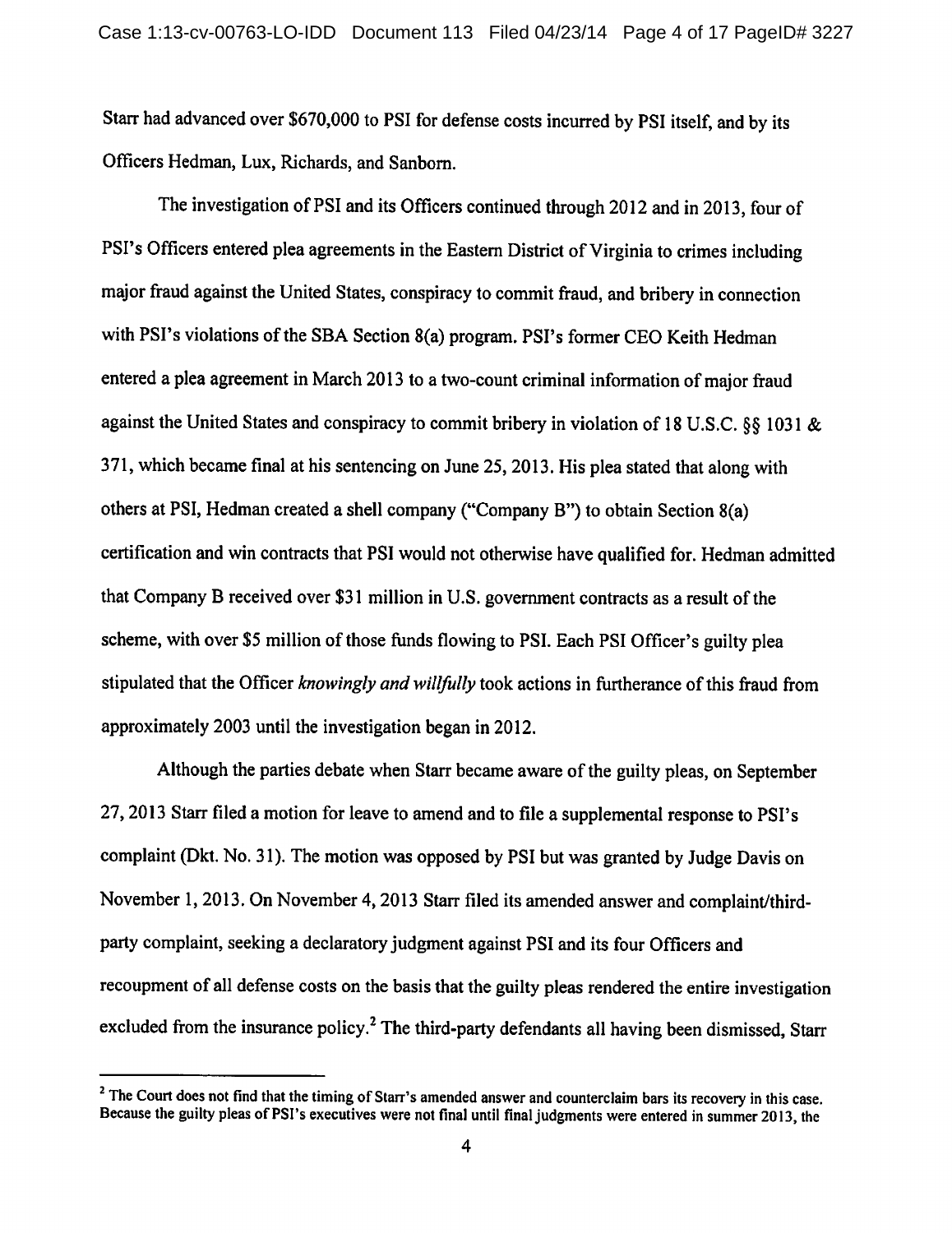now seeks summary judgment against PSI on each count of its counterclaim. PSI has moved for partial summary judgment on Starr's duty to defend.

#### III. **Analysis**

In its September 10, 2013 Order, this Court held that the NASA OIG search warrant and subpoena directed at PSI constituted a "Claim" as that term is defined in Section 2(a) of PSI's Directors & Officers Liability insurance policy. Therefore, to the extent that the Claim was not otherwise excluded from the insurance policy, the Court found that Starr had a duty to defend not only PSI's individual directors, but also PSI itself. Starr has since amended its answer to add a counterclaim against PSI seeking, primarily, recoupment of all funds it advanced to PSI for its defense in the NASA OIG Investigation. The Court now considers whether, in the wake of the PSI officers' guilty pleas, the entire investigation falls within the policy's exclusions. After considering the pleadings and the exhibits in this case, the parties' arguments before the Court, and applicable Fourth Circuit law, the Court finds that the policy's exclusions apply and are a complete bar to coverage for the investigation of PSI and its Officers. Because the entirety of the defense costs advanced by Starr fell under the exclusions in the policy, Starr is entitled to recoupment.

## A. The 2011 Policy Applies

It is undisputed that the search and seizure warrant and the NASA OIG subpoena were executed and served on February 1, 2012. It is also undisputed that February 1 was within the

exclusions in the policy (and consequently, Starr's right to recoupment) were not triggered until that time. Starr maintains that it moved to amend its answer after it learned of the final judgments in late August 2013. Although PSI contests Starr's assertion, it has not provided any legal justification for denying Starr's recoupment claim on that basis. Starr sought and was granted leave to amend its complaint, and its counterclaim is therefore properly before this Court.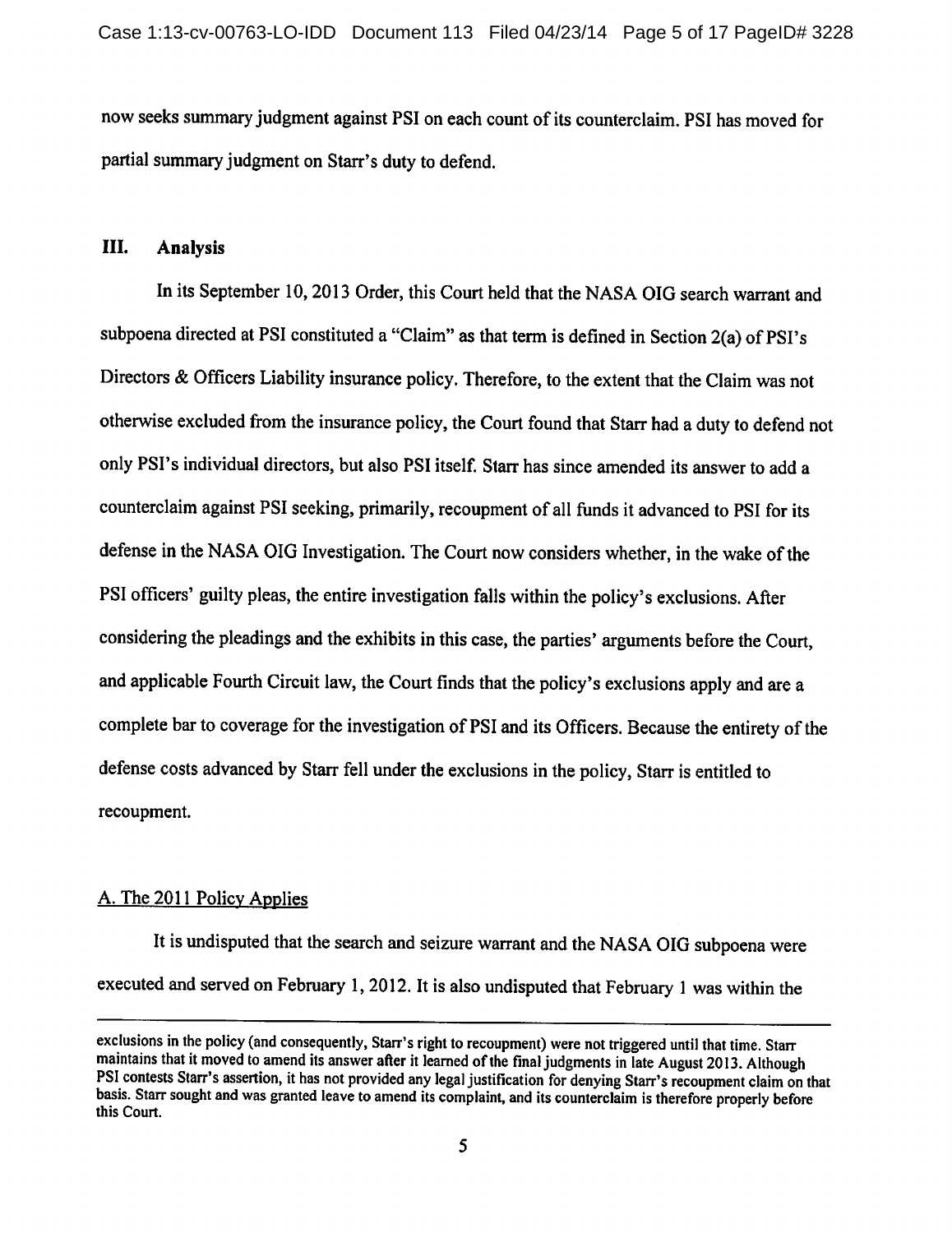coverage period of the 2011 Policy, which ran from February 6, 2011 until February 6, 2012. The coverage period of the 2012 Policy began on February 6, 2012. Sections  $1(B) \& (C)$  of the D & O Policy state clearly that the policies PSI purchased are "claims made" policies.<sup>3</sup> Importantly, the policies define a "Claim" as the written demand or judicial, administrative, or regulatory proceeding that is initiated against the Insured; not as the communication between the Insured and the Insurer. Therefore, the "Claim" in this case was first made, at the latest, on February 1, 2012 when PSI became the target of a search and seizure warrant and a subpoena from the federal government. The policies also specifically provide that subsequent, related claims relate back to the date that the first claim was made. Thus, once the Insurer has received notice of a Claim, "a Claim which is subsequently made against an Insured or reported to the Insurer . . . alleging, arising out of, based upon or attributable to the facts alleged in the previously noticed Claim . . . shall be considered related to the previously noticed Claim." General Terms & Conditions  $\S$  5.

Therefore, the only issue regarding the application of the policies is whether the nine day delay between the February 1 execution of the search and seizure warrant and subpoena and the February 10 notice to Starr triggers the 2012 Policy, which began on February 6. The Court finds that it does not. The NASA OIG Investigation was a claim "first made" no later than February 1, 2012, during the coverage period of the 2011 Policy, and any claims that followed relate back to that date because they arose out of the same facts and circumstances as the original Claim. PSI's argument that both the 2011 and 2012 policies apply is contrary to both common sense and the clear language of the insurance policy. A claim is only "first made" one time, and the language of the policy nowhere suggests that there are circumstances under which a single claim could

<sup>&</sup>lt;sup>3</sup> Both policies state that the Insurer shall pay losses arising from claims "first made during the policy period ... against any Insured Person" or "against the Company," provided the claims are properly reported to the Insurer. D & O Policy § 1(B)-(C).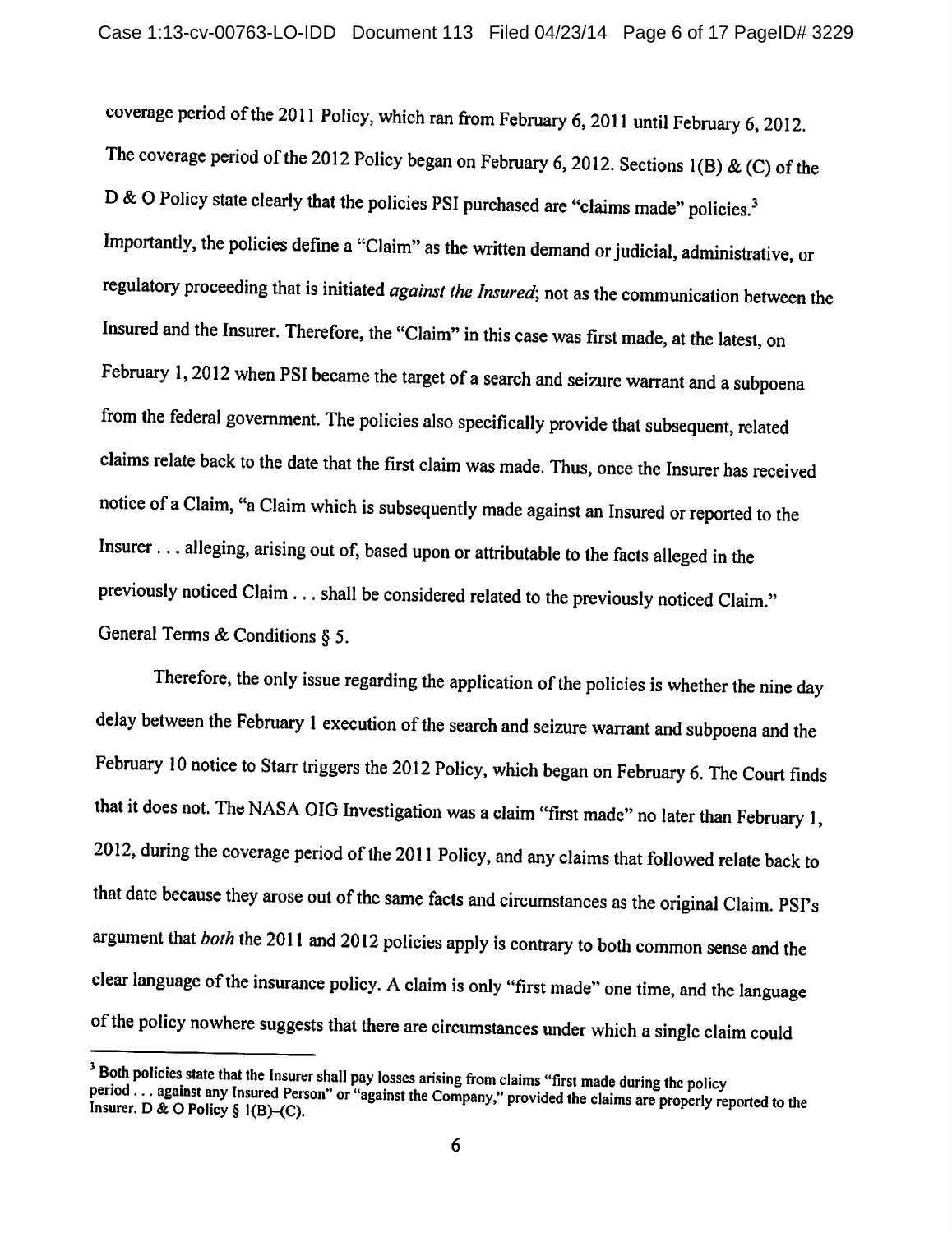simultaneously be covered by more than one insurance policy.

PSI's argument that Starr waived its right to deny coverage under the 2011 Policy is also unavailing. Although Starr's initial reservation of rights in March 2012 (as well as its internal records from that time) exclusively referenced the 2012 Policy, PSI has not introduced any evidence, aside from its own speculation, to demonstrate that Starr knew at that time that the search warrant and subpoena were executed against PSI on February 1, 2012. In its December 12, 2012 letter Starr revised its position, stating that a November 27 communication from PSI was the first time Starr learned that February 1 was the date of the search, and therefore that "it appears that a Claim against certain individuals was first made during the Policy Period of the 2011 Policy." Dkt. No. 51-32. In the absence of any evidence contradicting Starr's account, Starr cannot be said to have waived its rights under the 2011 Policy before it became aware of facts demonstrating that the 2011 Policy applied. The Court finds that the Claim in this case was "first made" on February 1, 2012; all subsequent claims arising out of the same investigation related back to the time the first claim was made, and Starr did not knowingly waive its right to deny coverage under the 2011 Policy. Therefore the 2011 Policy, not the 2012 Policy, applies.<sup>4</sup>

## B. The Exclusions Cited by Starr Bar Coverage of this Claim

Starr argues that the PSI Officers' guilty pleas trigger four exclusions in the 2011 insurance policy it sold to PSI. Three of these exclusions are incorporated into the Directors  $\&$ Officers Liability Coverage Section of the policy: Exclusion 3(a) ("Profit Exclusion"), Exclusion 3(b) ("Fraud Exclusion"), and Exclusion 3(d) ("Prior Knowledge Exclusion"). The fourth "exclusion" claimed by Starr is based on the Warranty and Representation Letter attached to the

<sup>&</sup>lt;sup>4</sup> Although the Court is persuaded that the 2012 Policy is inapplicable to this coverage dispute, it nonetheless finds that this Claim is excluded from both the 2011 and 2012 Policies under the exclusions cited by Starr. Therefore, even if the 2012 Policy (or both policies) applied. Starr would still be entitled to recoupment.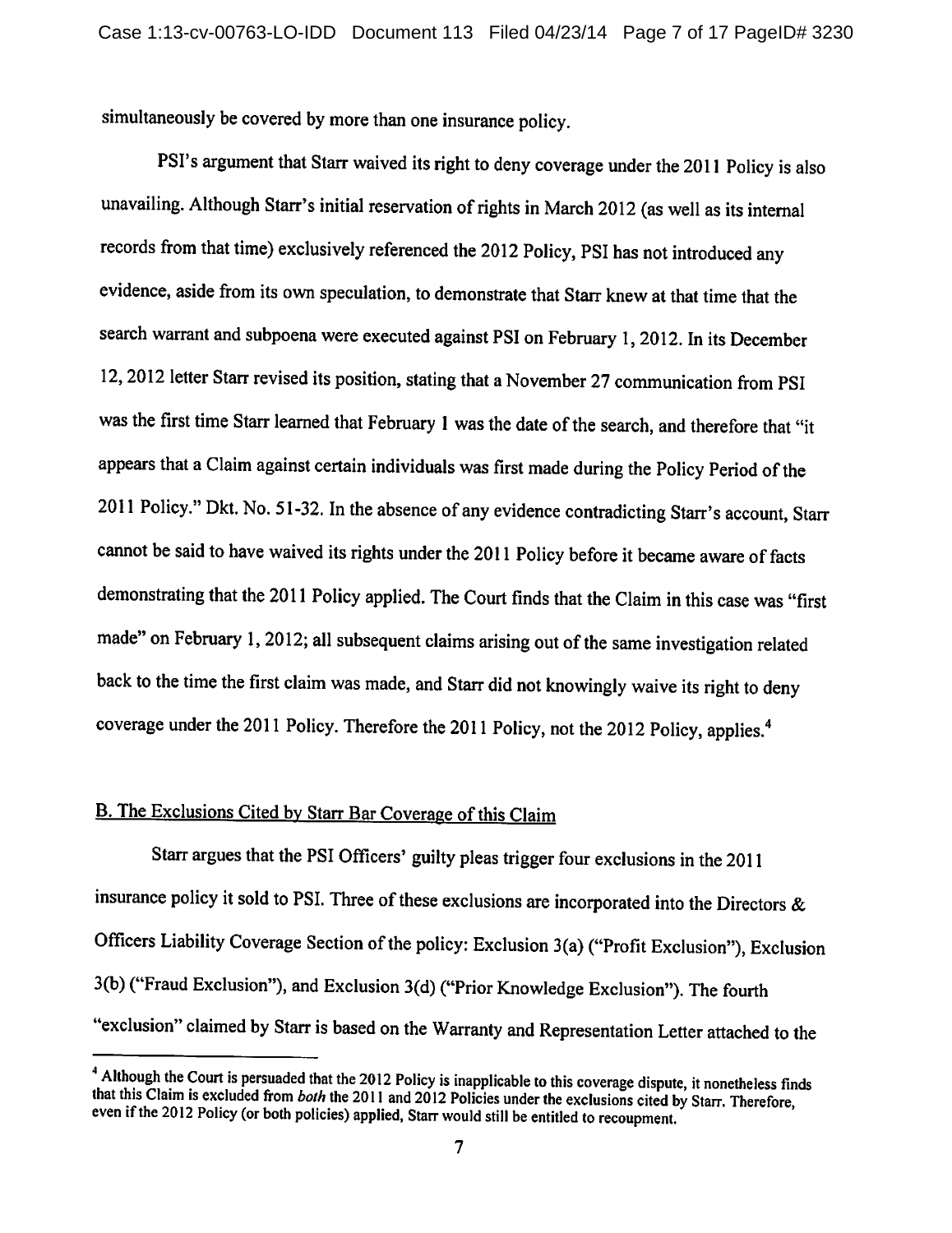2011 Policy, dated February 11, 2011 and signed by Keith Hedman, PSI's then-President and CEO (Exh. 43-1). The Court finds that under the circumstances of this case, in which PSI seeks coverage for defense costs directly related to a massive scheme to defraud the U.S. government, each of the exclusions cited by Starr functions as a complete bar to coverage for PSI's claim.

After PSI received a letter from the U.S. Attorney for the Eastern District of Virginia in June 2012 stating that the U.S. Attorney and the Department of Justice were investigating PSI's participation in the Small Business Administration Section 8(a) program, the investigation continued and eventually targeted four of PSI's executives for criminal liability-Keith Hedman, Joseph Richards, David Lux, and David Sanborn. Throughout the investigation, PSI indemnified those officers and Starr reimbursed PSI for those defense costs. In March 2013, PSI's executives entered into plea agreements in the Eastern District of Virginia. Hedman pleaded guilty to a criminal information charging him with major fraud against the United States and conspiracy to commit bribery. Lux, Richards, and Sanborn pleaded guilty to conspiracy to commit fraud (Lux and Richards) and major fraud against the United States (Sanborn). In June and July 2013, final judgments were entered against PSI's four executives, and each was sentenced to a term of incarceration.

In his plea agreement, Mr. Hedman stipulated that he and others "engaged in and executed a scheme from approximately 2003 through in or about February 2012 to defraud the Small Business Administration ("SBA"), NASA, the Department of Defense ("DoD"), the General Services Administration ("GSA"), the U.S. Department of Homeland Security ("DHS") (including the U.S. Coast Guard ("USCG")), and other government agencies" by essentially creating a sham company ("Company B") under the control of Hedman and PSI and falsely representing that Company B was eligible for SBA contracting preferences. Hedman Statement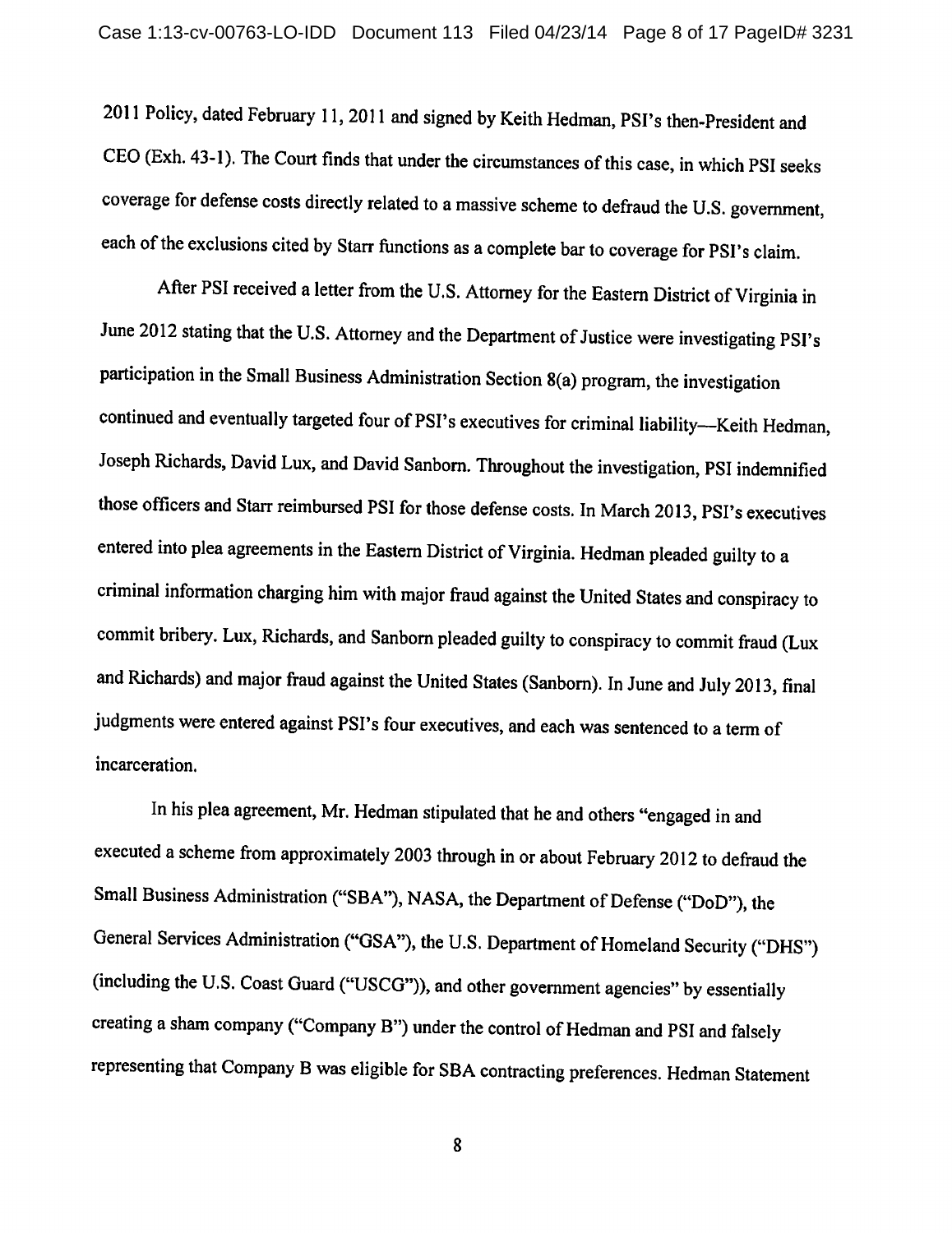of Facts, Dkt. No. 43-3, at 2. The statement of facts states that as a result of the scheme, Hedman and others wrongfully procured at least \$31.8 million in payments on U.S. government contracts. *Id.* Hedman further stipulated that he agreed to pay a U.S. government official in exchange for assistance in helping Company B fraudulently obtain government contracts. Id. He agreed that he "was aware of the illegal activities" described in the statement of facts, including those engaged in by Sanborn, Richards, and Lux.  $Id$ . at 2-3. Finally, Hedman stipulated that his actions "were done willfully, knowingly, and not because of accident, mistake, or innocent reason." Id. at 26.

Under the heading "Exclusions," Section 3 of the 2011 Directors & Officers Liability Policy purchased by PSI conspicuously provides the following:

"This policy shall not cover any Loss in connection with any Claim ...

(a) arising out of, based upon or attributable to the gaining of any profit or advantage or improper or illegal remuneration if a final judgment or adjudication establishes that such Insured was not legally entitled to such profit or advantage or that such remuneration was improper or illegal ["Profit Exclusion"];

(b) arising out of, based upon or attributable to any deliberate fraudulent act or any willful violation of law by an Insured if a final judgment or adjudication establishes that such act or violation occurred ["Fraud Exclusion"];

(d) alleging, arising out of, based on or attributable to any facts or circumstances of which an Insured Person had actual knowledge or information of, as of the Pending or Prior Date set forth in Item 6 of the Declarations as respects this coverage section, and that he or she reasonably believed may give rise to a Claim under this policy ["Prior Knowledge Exclusion"]."

(emphasis added). The policy also states that in determining the applicability of Exclusions (a) and (b) above, "the knowledge possessed by, or any Wrongful Act committed by, an Insured Person who is a past or current [chief executive officer] . . . shall be imputed to the Company." Thus, if Exclusions (a) or (b) would operate to bar a Claim by PSI's chief executive officer, they would also bar a claim on the same facts made by PSI itself.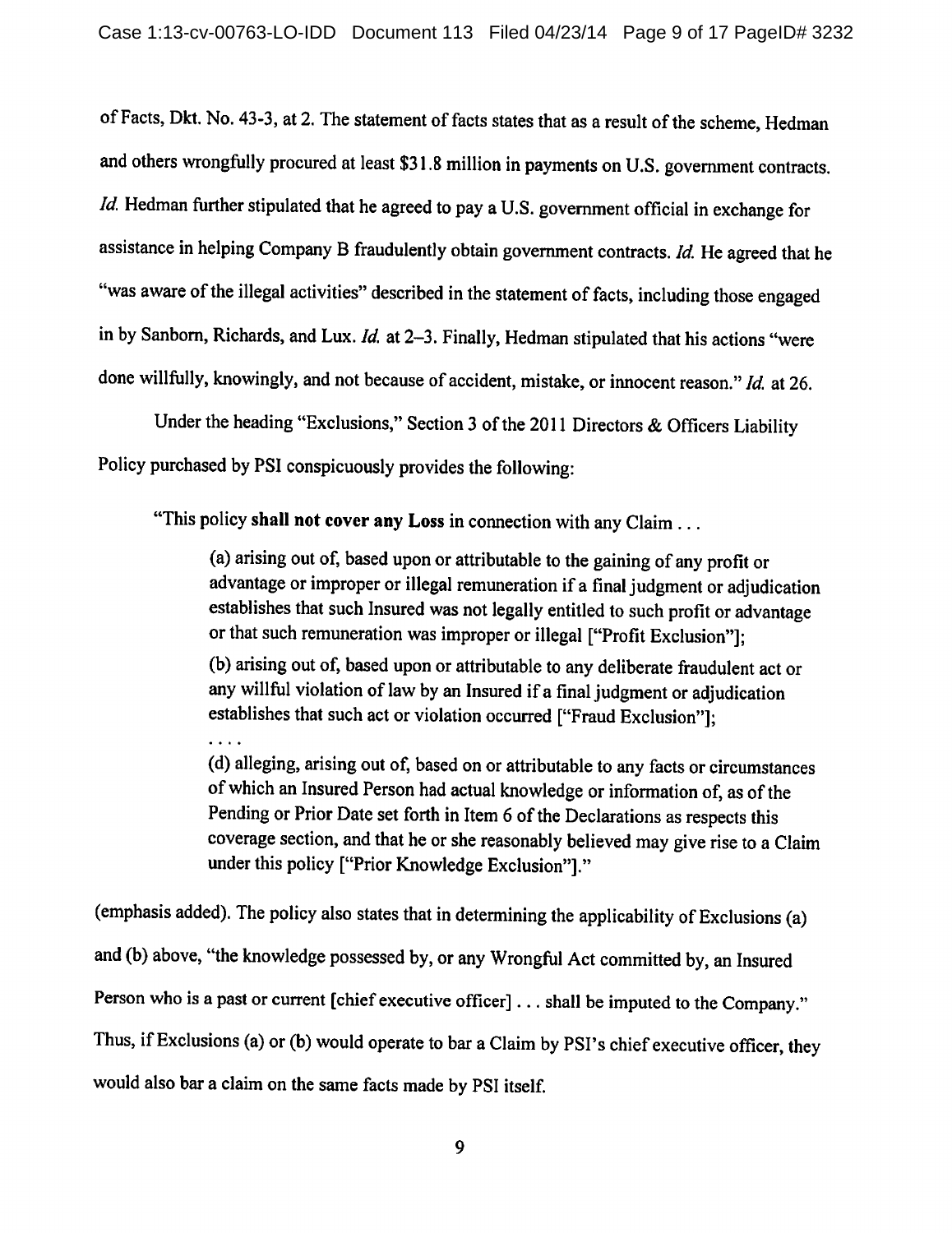## 1) The Profit and Fraud Exclusions

The first exclusion cited by Starr categorically excludes from coverage under its policy claims that arise out of the "gaining of any profit or advantage or improper or illegal remuneration" when such profit or remuneration is established by a final judgment (the "Profit Exclusion"). The second, similar exclusion excepts claims that arise out of "any deliberate fraudulent act or any willful violation of law by an Insured" if the act or violation of law is established by a final judgment (the "Fraud Exclusion"). The Court finds that both of these exclusions unambiguously apply to the Claims in this case. Mr. Hedman's plea agreement clearly establishes that PSI and its executives knowingly, intentionally, and improperly gained an advantage and illegal remuneration of at least \$31 million by fraudulently creating Company B and representing that it was eligible for the SBA Section 8(a) program. It also establishes that PSI's officers (all "Insured Persons" under the policy) willfully violated the law by committing fraud against the U.S. government. Neither party contests that each plea agreement is a "final judgment or adjudication," nor is it disputed that under the terms of the policy, Mr. Hedman's knowledge and wrongful acts are imputed to PSI itself. Because the Claims against PSI and its executives involve precisely the type of loss contemplated by the Profit and Fraud Exclusions, the Court finds that the Claims are not covered by the 2011 Policy.<sup>5</sup>

Although PSI appears to agree that the Profit and Fraud Exclusions were triggered by final judgments against Hedman and the other officers, it argues that the exclusions only apply to losses from that point forward—in other words, that Starr cannot recoup any of uncovered losses for which it had already reimbursed PSI when the judgments became final. The Court finds this argument unpersuasive. The clear language of the policy states that it does not cover "any Loss"

<sup>&</sup>lt;sup>5</sup> As observed *supra* in note 4, because the 2012 Policy also contains the Profit and Fraud Exclusions, the Court finds that the Claims would also be uncovered under that policy.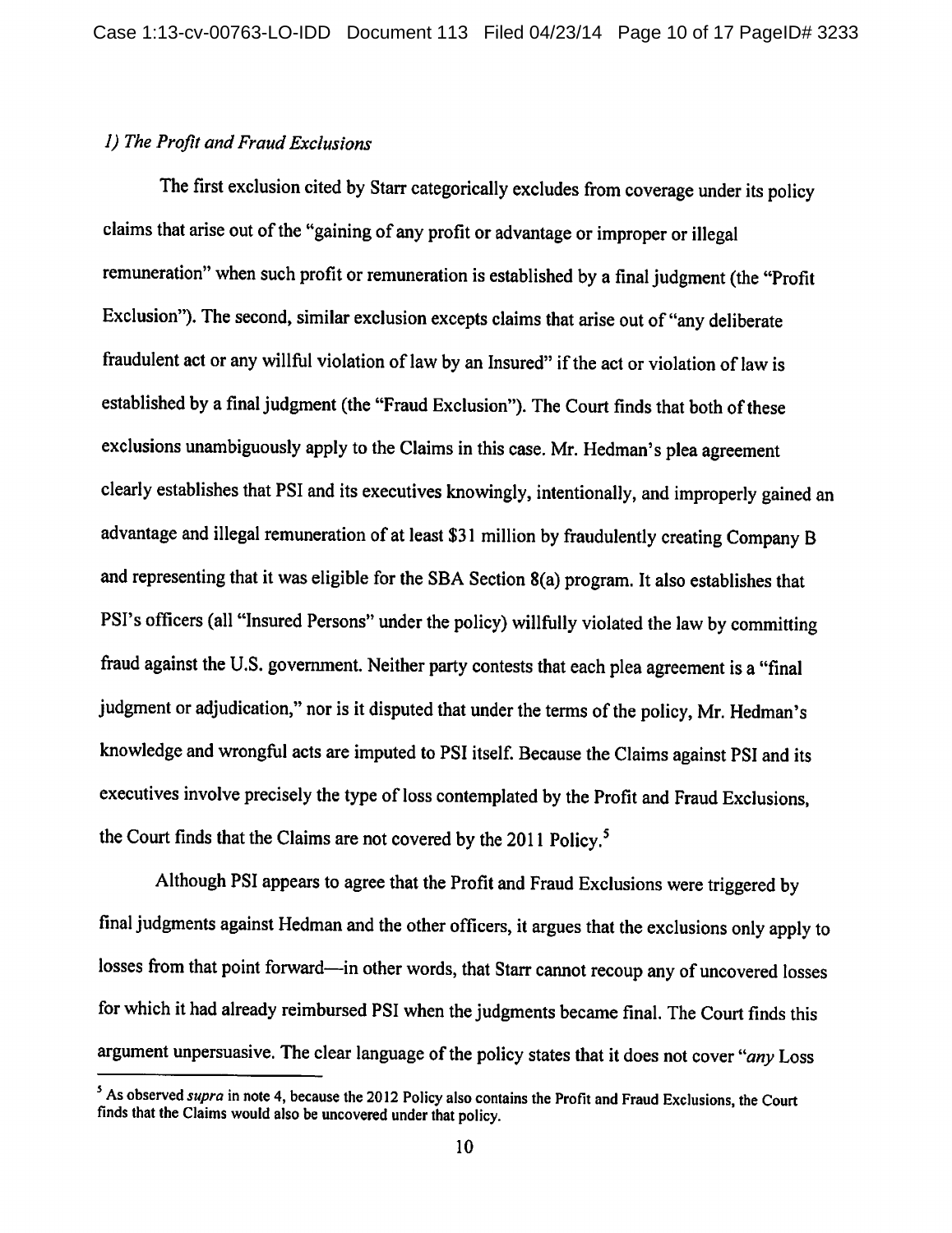in connection with" an excluded claim. D & O Policy § 3 (emphasis added). PSI's narrow construction of the exclusions would read this language out of the contract by requiring Starr to routinely cover potentially staggering losses that its policy expressly excludes from coverage, without the possibility of recoupment. While the policy language requires a "final judgment or adjudication" to trigger the Profit and Fraud exclusions, it nowhere suggests that the timing of that final judgment affects the insurer's obligation to pay. Rather, the exclusion "either occurred or it did not . . . that the exclusions identify [a triggering event] does not restrict the consequences of the exclusions." Starr Opp. to PSI Mot. for Summary Judgment, Dkt. No. 60, at 17. Therefore, the Profit and Fraud Exclusions operate to completely exclude each of PSI's Claims from coverage under the 2011 Policy.<sup>6</sup>

## 2) The Prior Knowledge Exclusion

PSI's claim is also excluded from coverage by the Prior Knowledge Exclusion in the 2011 Policy. This exclusion bars coverage of any Claim arising out of "any facts or circumstances of which an Insured Person had actual knowledge or information of [at the inception date of the policy] . . . that he or she reasonably believed may give rise to a Claim" under the policy. D & O Policy § 3(d). Based on the statement of facts accompanying each guilty plea, it is evident that each of the four PSI officers charged had actual knowledge in February 2011 of an ongoing scheme to defraud the government by taking advantage of the SBA Section 8(a) program. Given this undisputed knowledge, it can be said that the officers should reasonably have believed that a claim would result under the D & O Policy. See Bryan Bros. Inc. v. Continental Cas. Corp., 704 F. Supp. 2d 537, 541 (E.D. Va. 2010) (holding that, as a matter of law, "such intentional, illegal acts clearly demonstrate knowledge of a basis for a claim").

 $6$  For additional discussion of Starr's right to recoupment as a remedy in this case, see *infra* Section III(C).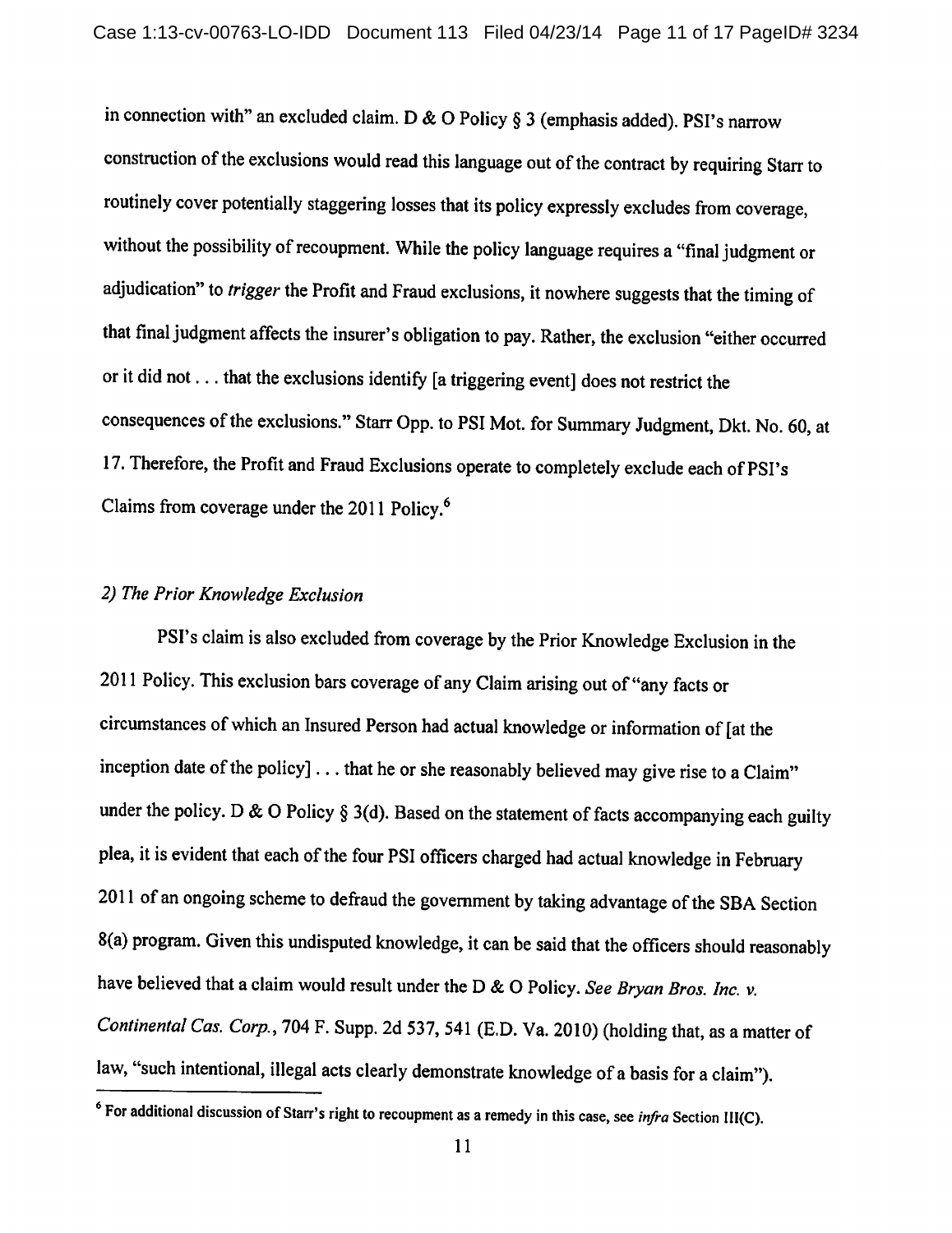Finally, it cannot be disputed that the Claim in question "aris[es] out of" and is "based upon" the fraudulent scheme of which PSI's executives were aware.

PSI's argument that the Prior Knowledge Exclusion does not exclude PSI's own defense costs (or the defense costs associated with uncharged employees of PSI) results from a strained and constricted reading of the text of the policy. Section 3(d) plainly excludes any Loss in connection with *any Claim* that arises from facts of which an Insured Person was aware at the inception of the policy. PSI correctly points out that its defense costs included not only the indemnification of its four officers, but also losses associated with its own attorneys and attorneys hired for several uncharged PSI employees: Apatoff, Henderson, and Bickmore. However, PSI does not argue that there was ever a "Claim" against any of those employees as that term is defined in Section 2(a) of the D & O Policy. Rather, it appears that those employees were merely questioned as a part of the investigation of the charged officers; PSI cannot demonstrate that they were ever themselves the targets of an investigation.

Moreover, the losses that resulted from the Claim against PSI itself (and from any hypothetical claims against Apatoff, Henderson, and Bickmore) are *still* excluded from coverage under the 2011 Policy because they are "based upon or attributable to" facts of which an Insured Person had actual knowledge at the inception of the policy. The Court rejects PSI's argument that the "severability clause" found in Section 3 limits the application of the Prior Knowledge Exclusion. While the severability clause expands the application of the three exclusions that precede it, it does not *limit* the application of the exclusions that follow it. The unambiguous language of the Prior Knowledge Exclusion provides that *any Claim* is excluded when it arises from facts of which an Insured Person was aware; the exclusion is not limited to the specific Claim made against that particular Insured Person. The Court therefore finds that the Prior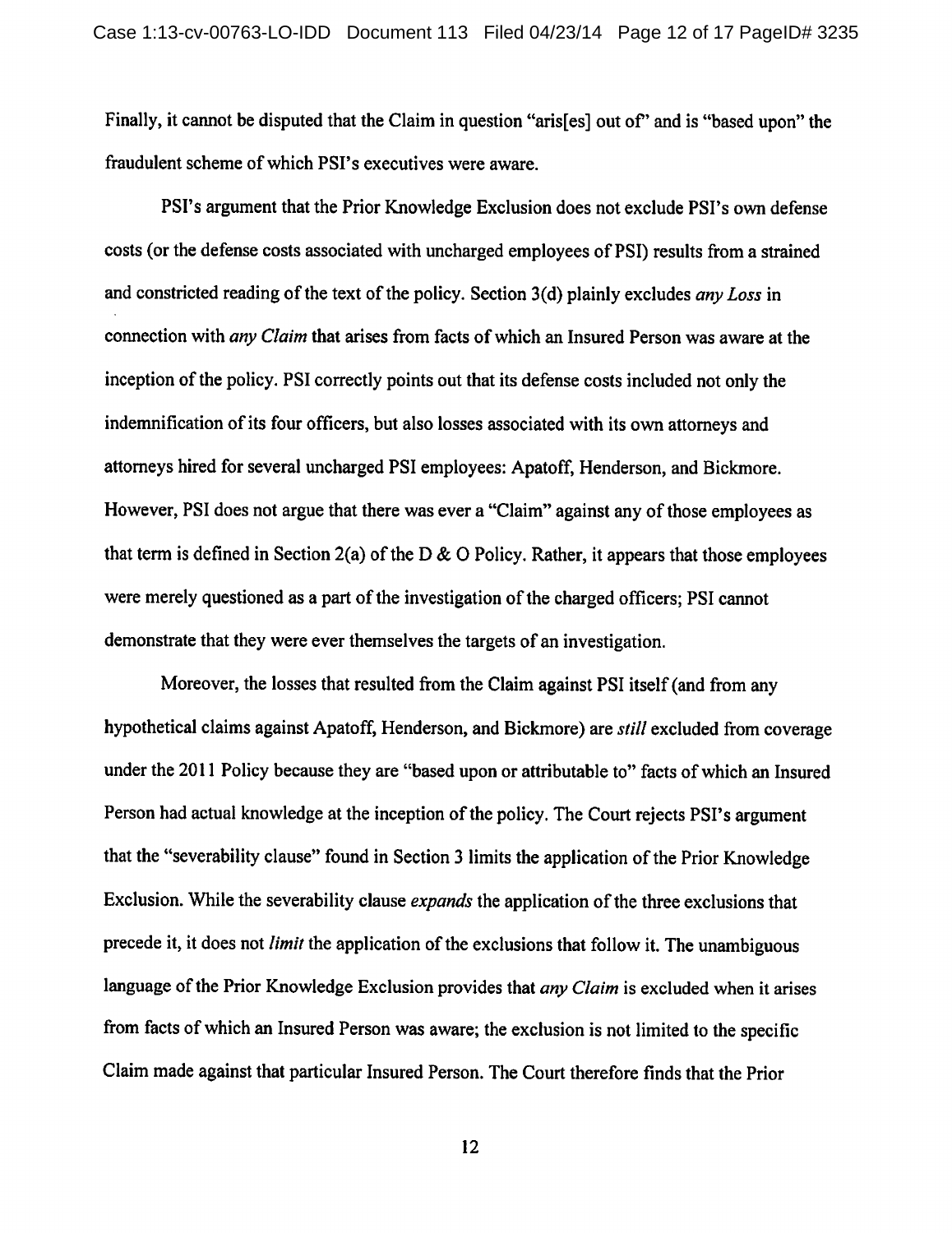Knowledge Exclusion in the 2011 Policy bars coverage for the entirety of this investigation into PSI and its employees.

### 3) The Warranty Letter

Coverage for the investigation into PSI and its employees is similarly barred by the Warranty and Representation Letter attached to the 2011 Policy. In that letter, dated February 15, 2011, PSI (through its then-CEO Keith Hedman) represented that "[n]o person or entity proposed for insurance under the policy referenced above has knowledge or information of any act... which might give rise to a claim(s), suit(s) or action(s) under such proposed policy." Warranty Letter to 2011 Policy, Dkt. No. 43-1. The Letter further stated that if any such "knowledge or information exists, then . . . any claim(s), suit(s) or action(s) arising from or related to such knowledge or information is excluded from coverage." Id. (emphasis added).

PSI points out that the Warranty Letter was signed on February 15, 2011 (nine days after the 2011 Policy went into effect) and argues that it therefore cannot be considered a part of the 2011 Policy. However, the Court has carefully reviewed the circumstances under which the Letter was executed (including the email traffic from February  $7 -$  February 9, Dkt. Nos. 60-3, 60-4) and finds that it is a part of the final 2011 Policy. The emails conclusively demonstrate that PSI bargained for more D & O coverage and that Starr conditioned that enhanced coverage on the execution of the Warranty Letter. The Warranty Letter thus became a part of the Application on which Starr relied when it sold the policy, and PSI cannot dispute that Mr. Hedman made a material misrepresentation when he certified in the Letter that "no person" at PSI had knowledge of facts that might give rise to a Claim. Because Starr relied on Hedman's misrepresentation when it granted the final 2011 D & O Policy, the terms of the Warranty Letter preclude coverage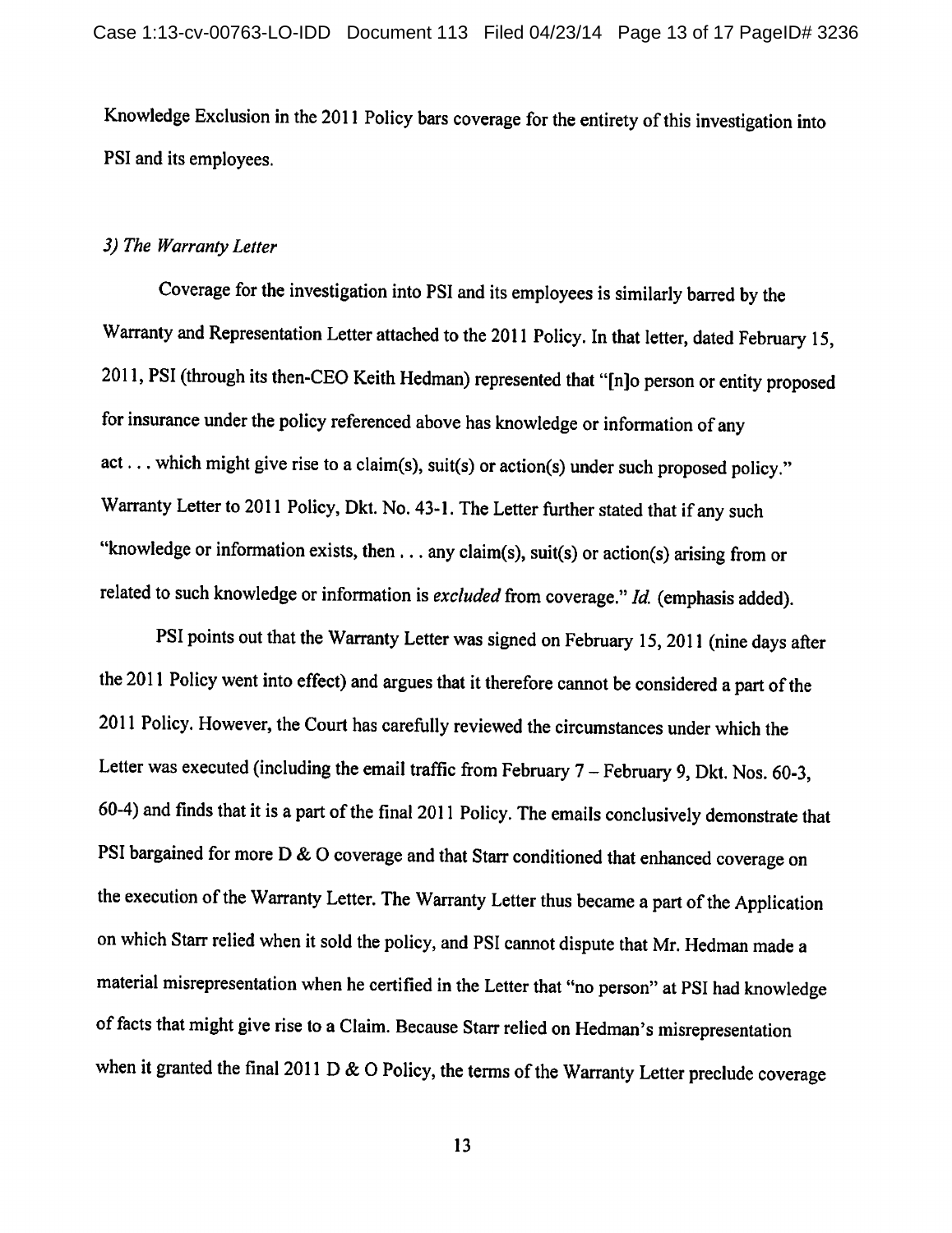for the entire investigation against PSI and its officers.

# C. Recoupment is an Appropriate Remedy in this Case

Under the clear terms of the insurance policy, and under recent Fourth Circuit precedent, Starr is entitled to recoupment of all defense costs it advanced to PSI related to this investigation. The 2011 Policy expressly provides for recoupment as a remedy in Section 6 of the General Terms & Conditions. That section states that the Insurer "shall pay defense costs prior to the final disposition of any Claim," but that "[i]n the event and to the extent that the Insureds shall not be entitled to payment of such Loss under the terms and conditions of this policy, such payments by the Insurer shall be repaid to the Insurer by the Insureds." General Terms & Conditions  $\S$  6 (emphasis added). Because PSI was not entitled to coverage for any losses arising out of these Claims for the reasons described above, the recoupment provision applies.

None of the case law cited by PSI supports its conclusion that recoupment is a categorically inappropriate remedy in a duty to defend policy. To the contrary, many courts have indicated that where a duty to defend policy contains an express, written recoupment provision, an insurer may be entitled to reimbursement of defense costs. See, e.g., Huntsman Advanced Materials LLC v. OneBeacon America Ins. Co., 2012 WL 480011, at \*10 (D. Idaho Feb. 13, 2012) (Idaho law) ("[A]n insurer may only recoup its defense costs[] if it has included an express provision for reimbursement in the terms of the policy."); American & Foreign Ins. Co. v. Jerry's Sport Center, Inc., 2 A.3d 526, 529 (Pa. 2010) (Pennsylvania law) (finding that under a duty to defend policy, reimbursement was precluded "absent an express provision in the written insurance contract"); Medical Liability Mut. Ins. Co. v. Alan Curtis Enterprises, Inc., 285 S.W.3d 233, 235 (Ark. 2008) (Arkansas law) (collecting cases to demonstrate that under both the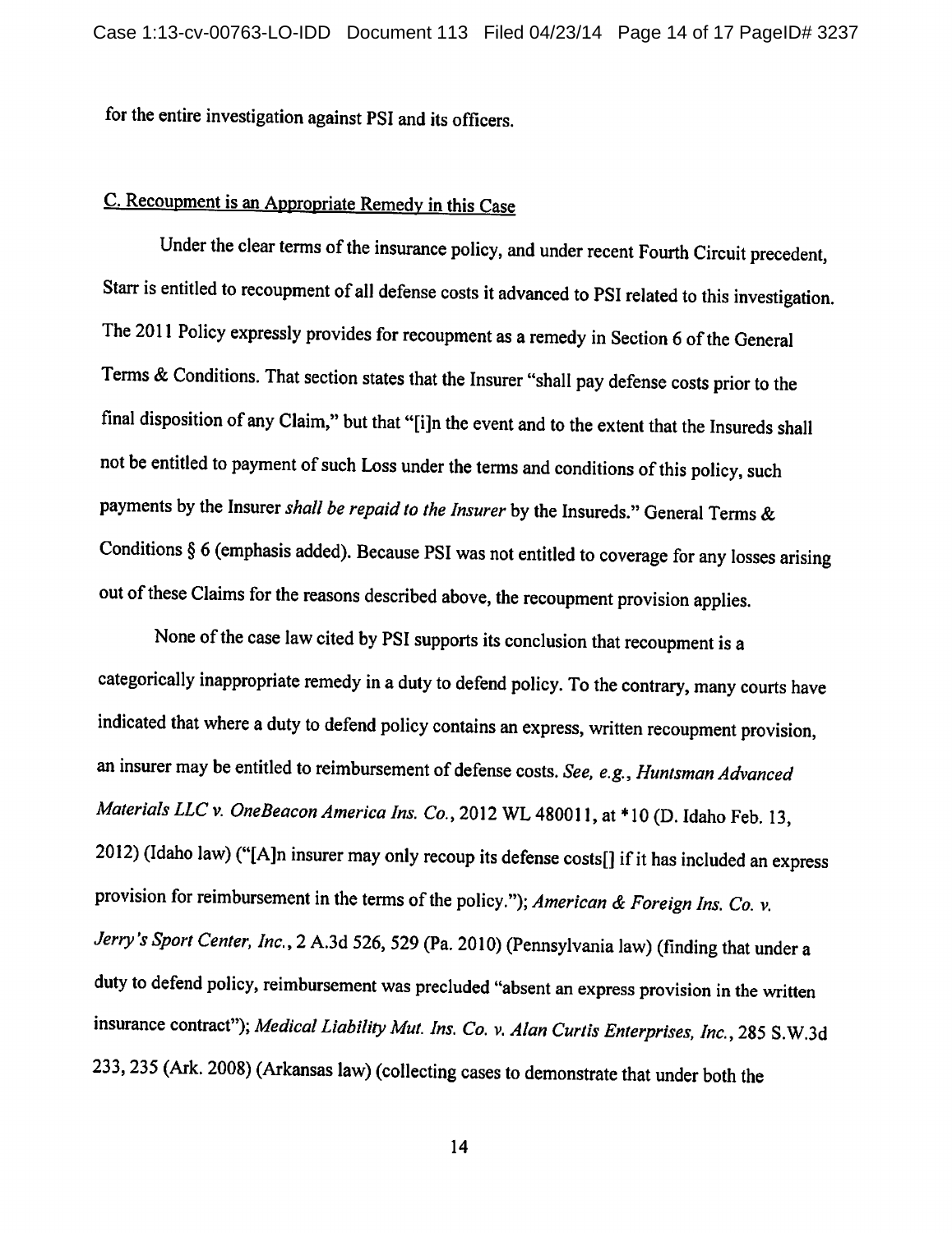majority and minority views, the right to recoupment is only in question "in the absence of an express agreement in the insurance contract"). See also Valley Forge Ins. Co. v. Health Care Mgmt. Partners, Ltd., 616 F.3d 1086, 1091-92 (10th Cir. 2010) (finding that under Colorado law, reservation of the right to recoupment in an insurer's reservation of rights letter is sufficient even in the absence of a right to recoupment in the insurance policy).

The Fourth Circuit recently upheld an insurer's right to recoup all defense costs on similar facts in Farkas v. Nat'l Union Fire Ins. Co., 861 F. Supp. 2d 716 (E.D. Va. 2012) (Brinkema, J.), aff'd, 518 F. App'x 178 (4th Cir. 2013). In Farkas, a D & O insurer advanced defense costs to the chairman of the insured company, who was ultimately convicted of fraud and conspiracy to commit fraud. On the basis of those proceedings, the insurer informed Farkas that the convictions triggered the fraud and profit exclusions in the insurance policy. The insurer sought reimbursement for the nearly \$1 million in funds it advanced for Farkas' defense, based on the presence of an express recoupment provision in the policy. This Court (by reasoning adopted by the Fourth Circuit) rejected the insured's argument that the policy's exclusions only applied prospectively. The Court stressed that in light of the convictions, "Farkas' conduct was never actually covered under the policy, and he was therefore never entitled to the monies advanced to him." 861 F. Supp. 2d at 722. Because the insurance policy clearly provided that the insurer was not required to make "any payment" for an excluded claim, the insurer was entitled to reimbursement. Id. Although PSI attempts to distinguish Farkas on the basis that it was not a "duty to defend" policy, Judge Brinkema's reasoning applies equally here because PSI's claim was entirely uncovered and the contract specifically contemplated a right to recoupment.

Thus, although there is a split among courts regarding whether a reservation of rights letter is sufficient to reserve a right to recoupment not found within the insurance contract, the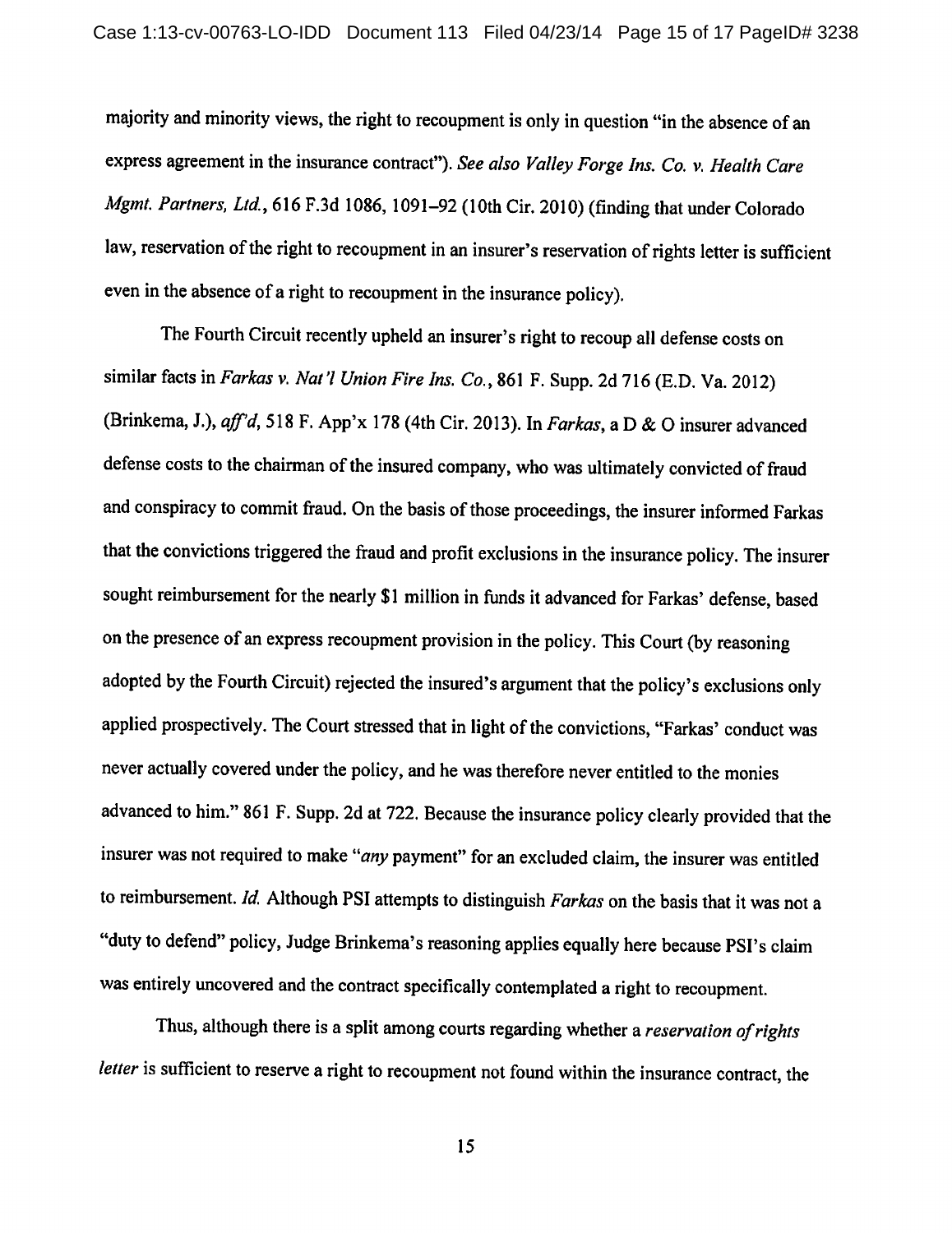cases uniformly suggest that recoupment is an available remedy when it is expressly written into the policy. While express recoupment provisions may be uncommon in duty to defend policies, ultimately "[a]n insurance company's duty to defend is part of its contractual obligation and is defined by the language of the insurance policy." ABT Building Products Corp. v. Nat'l Union Fire Ins. Co. of Pittsburgh, 472 F.3d 99, 135 (4th Cir. 2006). Under Virginia law, unless the parties' agreement is forbidden by law or public policy, courts will not disturb the freedom of contract between sophisticated parties such as those in this case. Ulloa v. QSP, Inc., 624 S.E.2d 43, 48 (Va. 2006). Therefore, because the language of the policy PSI purchased clearly reserves Starr's right to recoupment in the event that the insured was not entitled to coverage, Starr is entitled to be reimbursed for the uncovered defense costs it advanced to PSI.

Although the 2011 Policy does contain a 100% Allocation Provision, 2011 Policy Endorsement 7, it does not provide a basis for PSI to avoid recoupment in this case. Endorsement 7 provides:

"(a) If both Loss covered under this policy and Loss not covered under this policy are incurred by the Insureds on account of any Claim because such Claim against the Insureds includes both covered and uncovered matters and/or parties ... (i) ... One hundred percent (100%) of reasonable and necessary Defense Costs incurred by the Insured on account of such Claim will be considered covered Loss."

(emphasis added). The Allocation Provision clearly states that in cases of mixed claims (that is, individual claims in which some matters or persons are covered by the policy while others are not), Starr is obligated to cover its insured's defense costs in full. However this case does not present any "mixed" claims. PSI has not presented any evidence from which the Court could conclude that there were "Claims" against any party other than Hedman, Richards, Sanborn, Lux, and PSI itself. And as explained above, those Claims are each completely excluded from coverage under the 2011 Policy (and the 2012 Policy). Moreover, even if PSI could demonstrate